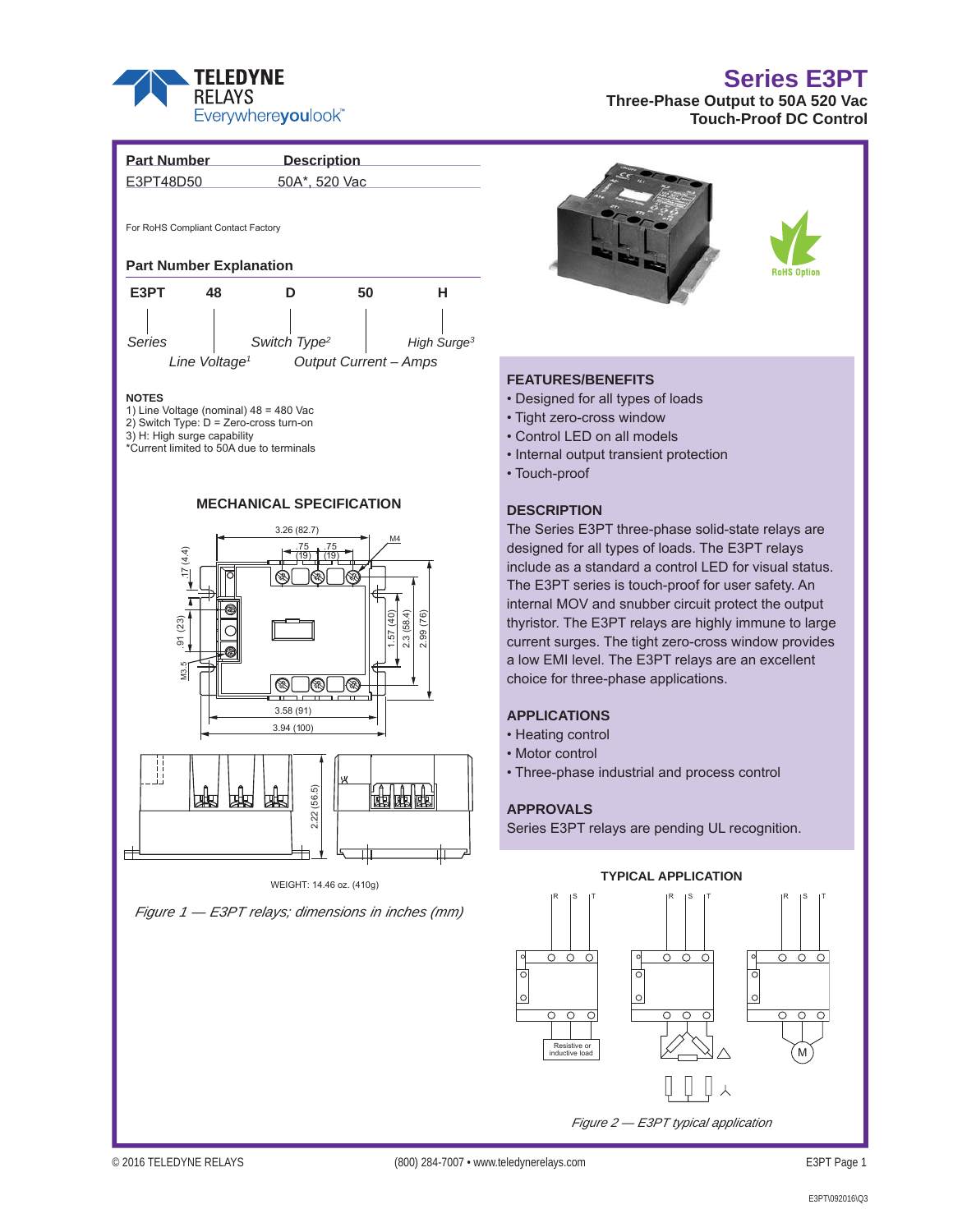## **Series E3PT**



| <b>TELEDYNE</b><br><b>RELAYS</b><br>Everywhereyoulook |  |
|-------------------------------------------------------|--|
| <b>INPUT (CONTROL) SPECIFI</b><br>$Inuit:$ Tuno       |  |

| <b>INPUT (CONTROL) SPECIFICATION</b>               |                                                   |                 |                                    | <b>OUTPUT (LOAD) SPECIFICATION (continued)</b>                                    |            |              |  |
|----------------------------------------------------|---------------------------------------------------|-----------------|------------------------------------|-----------------------------------------------------------------------------------|------------|--------------|--|
| Input Type Min                                     |                                                   | <b>Max</b>      | <b>Units</b>                       | Min                                                                               | Max        | <b>Units</b> |  |
| 8.5<br>Control Range                               |                                                   | 30 <sup>°</sup> | Vdc                                | I <sup>2</sup> T for Match Fusing (<8.3ms)                                        |            |              |  |
|                                                    |                                                   |                 |                                    | 5,000<br>E3PT48X50                                                                |            | $A^2S$       |  |
| Input Current Range 10                             |                                                   | 45              | mA                                 | E3PT48X50H                                                                        | 20,000     | $A^2S$       |  |
|                                                    |                                                   |                 |                                    |                                                                                   |            |              |  |
| Vdc<br>Must Turn-Off Voltage<br>$\overline{4}$     |                                                   |                 | <b>Environmental Specification</b> |                                                                                   |            |              |  |
|                                                    |                                                   |                 |                                    | <b>Operating Temperature</b><br>$-40$                                             | 100        | $^{\circ}$ C |  |
| Input Resistance (Typical) <b>Input Resistance</b> |                                                   | 620             | <b>Ohms</b>                        |                                                                                   |            |              |  |
|                                                    |                                                   |                 |                                    | Storage Temperature<br>$-40$                                                      | 100        | $^{\circ}$ C |  |
| Reverse Voltage Protection                         |                                                   | 30              | V                                  |                                                                                   |            |              |  |
|                                                    |                                                   |                 |                                    | Input-Output Isolation<br>4000                                                    |            | Vrms         |  |
| <b>OUTPUT (LOAD) SPECIFICATION</b>                 |                                                   |                 |                                    |                                                                                   |            |              |  |
|                                                    | <b>Min</b>                                        | <b>Max</b>      | <b>Units</b>                       | 3300<br>Output-Case Isolation                                                     |            | Vrms         |  |
| Operating Range                                    | 24                                                | 520             | <b>Vrms</b>                        |                                                                                   |            |              |  |
|                                                    |                                                   |                 |                                    | <b>NOTES</b><br>1) *Current limited to 50A due to terminals                       |            |              |  |
|                                                    | $\sim$ 1200                                       |                 |                                    | 2) Electrical Specifications at 25°C unless otherwise specified                   |            |              |  |
| Peak Voltage                                       |                                                   |                 | Vpeak                              |                                                                                   |            |              |  |
|                                                    |                                                   |                 |                                    | <b>CONTROL CHARACTERISTIC</b>                                                     |            |              |  |
| Load Current Range (See Note 1)                    |                                                   |                 |                                    | 50                                                                                |            |              |  |
| E3PT48D50                                          | .005                                              | $50*$           |                                    |                                                                                   |            |              |  |
| E3PT48D50H                                         | .005                                              | $50*$           | A                                  | 40                                                                                |            |              |  |
|                                                    |                                                   |                 |                                    | Input Current (mA)                                                                |            |              |  |
| Maximum Surge Current Rating (Non-Repetitive)      |                                                   |                 | 30                                 |                                                                                   |            |              |  |
| E3PT48X50                                          | <u> 1980 - Johann Barnett, fransk politiker (</u> | 1000            | A                                  | 20                                                                                |            |              |  |
| E3PT48X50H                                         |                                                   | 2000            | A                                  |                                                                                   |            |              |  |
|                                                    |                                                   |                 |                                    | 10                                                                                |            |              |  |
| On-State Voltage Drop 1.4 V                        |                                                   |                 |                                    |                                                                                   |            |              |  |
|                                                    |                                                   |                 |                                    | $\Omega$<br>8 10 12 14 16 18 20 22 24 26 28 30<br>$\mathbf 0$<br>$2 \quad 4$<br>6 |            |              |  |
| Zero-Cross Window (Typical) +12 V                  |                                                   |                 |                                    | Control Voltage (V)                                                               |            |              |  |
|                                                    |                                                   |                 |                                    | Figure 4a - E3PT48D                                                               |            |              |  |
| Off-State Leakage Current (60 Hz)                  |                                                   | 5               | mA                                 |                                                                                   |            |              |  |
|                                                    |                                                   |                 |                                    | <b>EQUIVALENT CIRCUIT</b>                                                         |            |              |  |
| Turn-On Time                                       |                                                   | 8.3             | ms                                 |                                                                                   |            |              |  |
|                                                    |                                                   |                 |                                    |                                                                                   | O L1/R     |              |  |
| Turn-Off Time                                      |                                                   | 8.3             | ms                                 | $7 + o$<br>Adapter<br>≠ะ<br>产                                                     |            |              |  |
|                                                    |                                                   |                 |                                    |                                                                                   | $\cup$     |              |  |
| Off-State dv/dt                                    |                                                   | 500             | V/ys                               |                                                                                   | L2/S       |              |  |
|                                                    |                                                   |                 |                                    | क्⊀ अ≖<br>LED $\neq$<br>Adapter                                                   |            |              |  |
| Maximum di/dt (Non-Repetitive)                     |                                                   | 50              | $A/\psi s$                         |                                                                                   |            |              |  |
|                                                    |                                                   |                 |                                    |                                                                                   | L3/T<br>-0 |              |  |
| Operating Frequency                                | 10                                                | 440             | Hz                                 | ☀ ★<br>Adapter<br>$8 - 0$                                                         |            |              |  |
|                                                    |                                                   |                 |                                    |                                                                                   | W          |              |  |
|                                                    |                                                   |                 |                                    |                                                                                   |            |              |  |

*Figure 3b — E3PT48D*